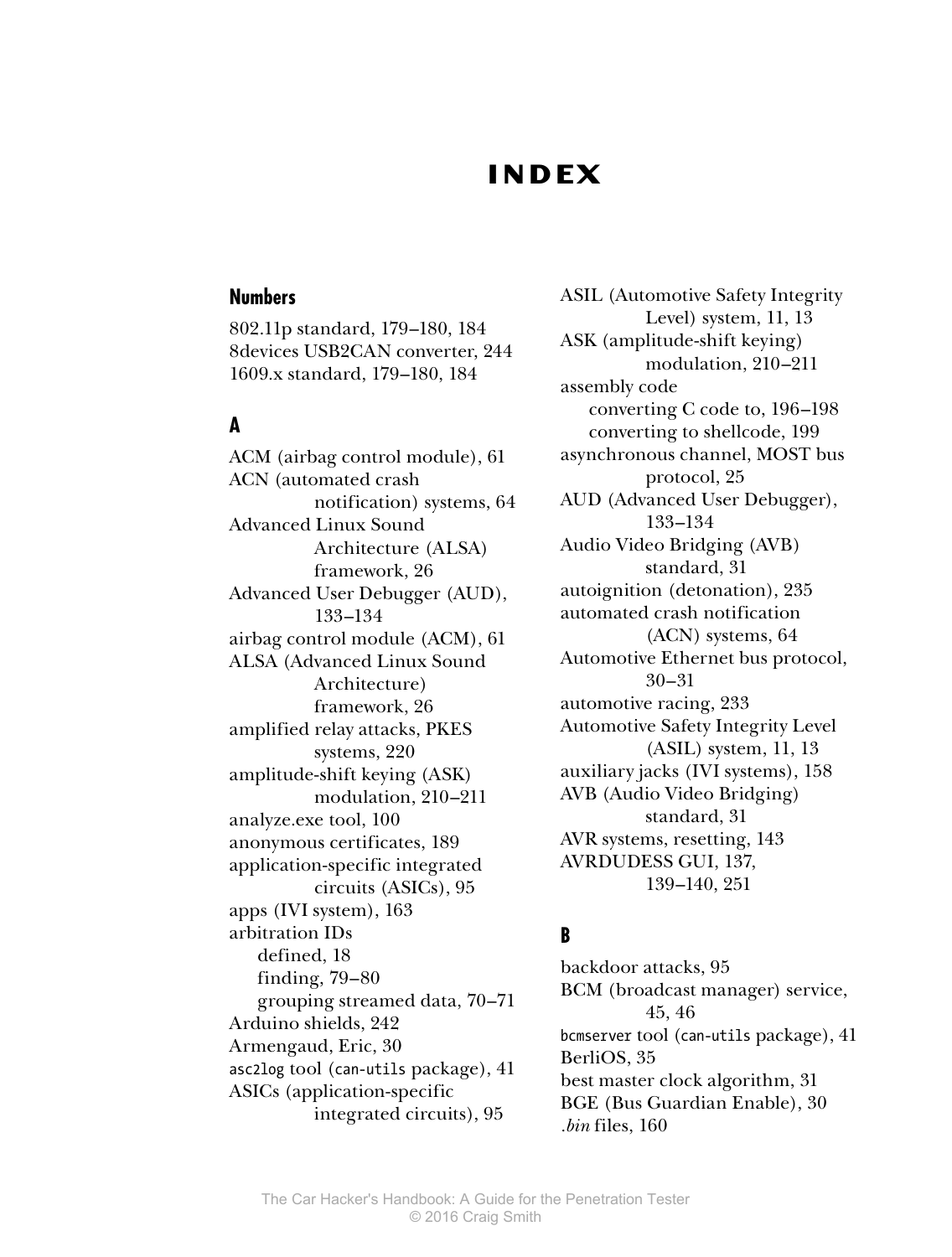Binary Editor, 238 binwalk tool, 160 bird's eye view (Level 0) threats, 3, 6–7 bitmasks, 71–72 Bluetooth connection, 9, 164, 166–167, 212 Bluez daemon, 10 BMEP (brake mean effective pressure), 235 Boone, Jared, 213 Boothe, Peter, 228 bootloaders, brute-forcing, 138–148 brake mean effective pressure (BMEP), 235 bricking, 89 broadcast manager (BCM) service, 45, 46 brute-forcing diagnostic modes, 58–60 key code, 217 keypad entry, 228–230 secure bootloaders, 138–148 BURN2 programmer, 236 Bus Guardian, 30 Bus Guardian Enable (BGE), 30 Bus Pirate cable, 131 bus protocols, 15–16. *See also names of specific protocols* Automotive Ethernet, 30–31 Controller Area Network, 16–20 FlexRay, 27–30 ISO 9141-2, 23 Keyword Protocol 2000, 22–23 Local Interconnect Network, 24 Media Oriented Systems Transport, 24–27 OBD-III, 33–34 SAE J1850, 20–22

## **C**

C code, 194–202 c0f (CAN of Fingers) tool, 205–207, 250 *.cab* files, 160

California Air Resources Board (CARB), 33 CAMP (Crash Avoidance Metrics Partnership), 186–187 CAMs (cooperative awareness messages), 181–183 CAN (Controller Area Network) bus protocol. *See also* reverse engineering CAN bus CANopen protocol, 20 differential signaling, 16–17 extended packets, 19 finding connections, 17–18 GMLAN, 20 ISO 15765-2, 19–20 OBD-II connector, 17 standard packets, 18–19 vulnerabilities, 10 CAN bus Y-splitter, 245 CAN devices Arduino shields, 242 CAN bus Y-splitter, 245 CAN232 dongle, 244 CANBus Triple board, 245 CANtact, 242–243 CANUSB dongle, 244 ChipKit board, 243 ChipWhisperer, 246 CrossChasm C5 data logger, 245 ELM327 chipset, 243–244 ELM-USB connector, 244 EVTV due board, 244–245 Freematics OBD-II Telematics Kit, 242 GoodThopter board, 244 HackRF SDR, 245 Raspberry Pi, 243 Red Pitaya board, 246 serial, 39–40 setting up can-utils to connect to, 36 USB2CAN converter, 244 USRP SDR, 246 ValueCAN, 252 VSCOM adapter, 244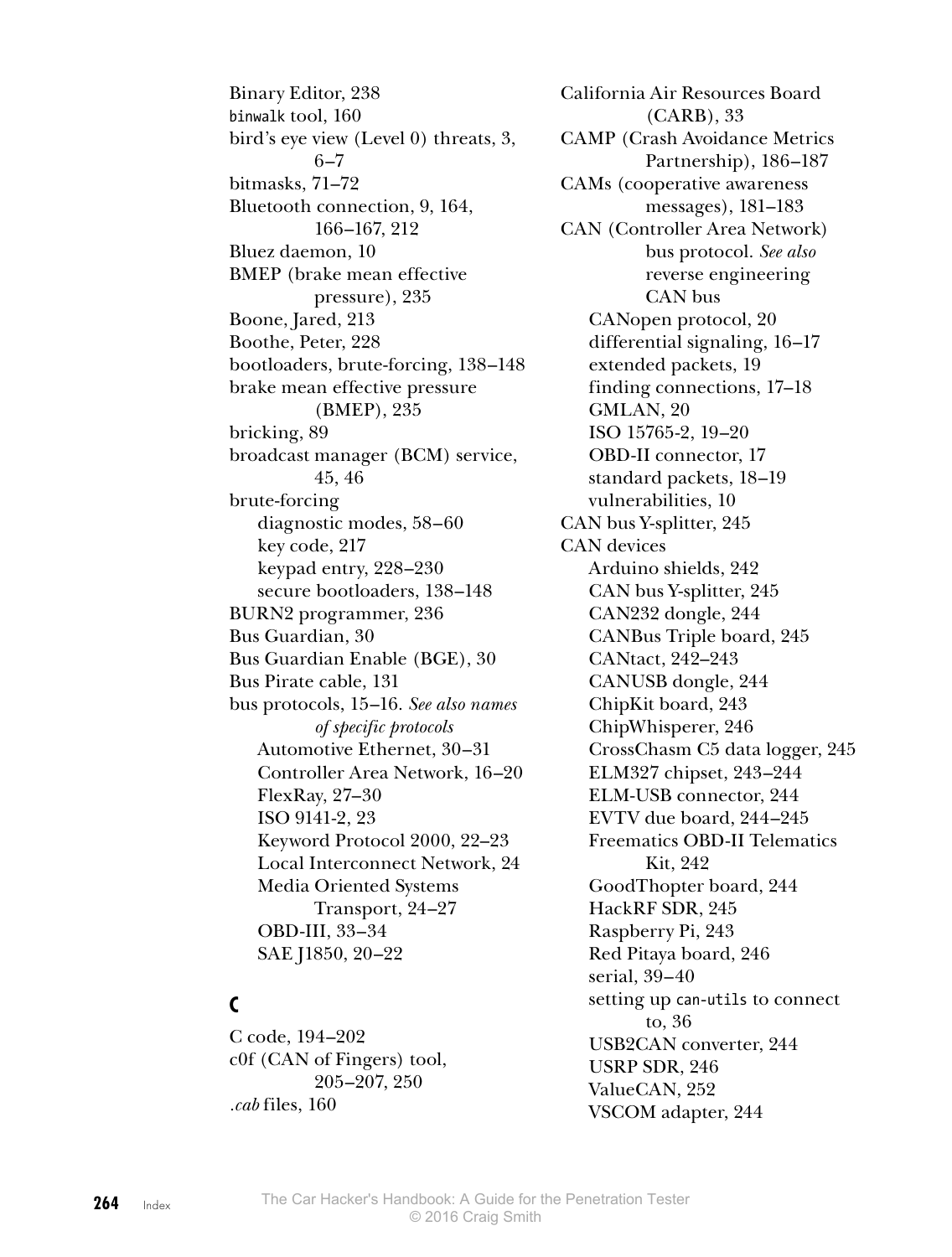CAN high (CANH) wires, 16–17 CAN low (CANL) wires, 16–17 CAN network. *See also* CAN bus protocol; reverse engineering CAN bus locating, 67–68 sending data with, 55 virtual, 40–41 CAN of Fingers (c0f) tool, 205–207, 250 can0 device, 38 CAN232 dongle, 244 Canberry controller, 243 CANBus Control Panel, 82–83 CANBus Triple board, 245 canbusload tool (can-utils package), 41 can-calc-bit-timing command (can-utils package), 41 can\_dev module, 37–38 CANdiy-shield, 242 candump utility (can-utils package), 41, 70 canfdtest tool (can-utils package), 42 cangen command (can-utils package), 42 cangw tool (can-utils package), 42 CANH (CAN high) wires, 16–17 CANiBUS server, 248 can-isotp.ko module (can-utils package), 43–44 CANL (CAN low) wires, 16–17 canlogserver utility (can-utils package), 42 CANopen protocol, 20 canplayer command (can-utils package), 42 cansend tool (can-utils package), 42 cansniffer tool (can-utils package), 42, 71–72 CANtact, 242–243 CANUSB dongle, 244 can-utils package, 20 asc2log tool, 41 bcmserver tool, 41

canbusload tool, 41 can-calc-bit-timing command, 41 candump utility, 41 canfdtest tool, 42 cangen command, 42 cangw tool, 42 can-isotp.ko module, 43–44 canlogserver utility, 42 canplayer command, 42 cansend tool, 42 cansniffer, 42 configuring built-in chipsets, 37–38 configuring serial CAN devices, 39–40 finding door-unlock control, 77–78 installing, 36–37 installing additional kernel modules, 42–43 isotpdump tool, 42 isotprecv utility, 42 isotpsend command, 42 isotpserver tool, 42 isotpsniffer, 42 isotptun utility, 42 log2asc tool, 42 log2long command, 42 recording and playing back packets, 73 setting up virtual CAN network, 40–41 slcan attach tool, 42 slcand daemon, 42 slcanpty tool, 42 CARB (California Air Resources Board), 33 Carberry controller, 243 CaringCaribou (CC), 58–60, 249 CAs (certificate authorities), 188 CC (CaringCaribou), 58–60, 249 CDR (crash data retrieval) tools, 62 cellular networks V2V communication and, 178 vulnerabilities, 7–8 certificate authorities (CAs), 188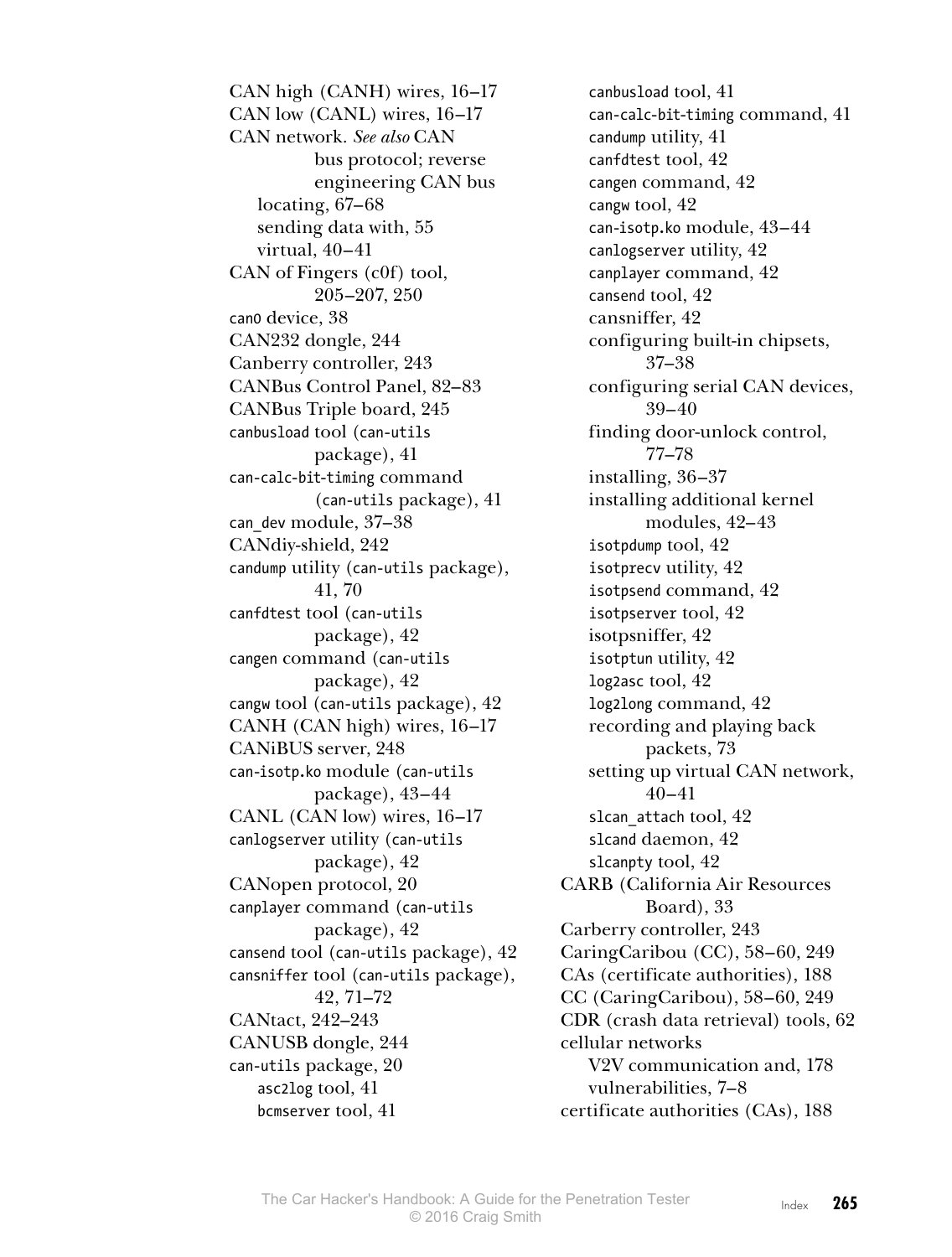certificate provisioning, 189–190 certificate revocation list (CRL), 190, 191–192 Character Sheet, Open Garages, 255–259 chip tuning. *See also* reverse engineering CAN bus EPROM programmers, 236–237 ROM emulators, 237–238 ChipKit board, 243 chipping process, 236 chipsets configuring, 37–38 identifying, 128–130 ChipWhisperer, 134–135, 246 ChipWhisperer ADC, 143–144 installing, 135–137 Main Window settings for clockglitch attack, 151 prepping Victim Board, 137–138 scripting with Python, 147–148 setting up for serial communication, 140–141 Chrysler SAE J1850 protocol, 20 VPW protocol, 22 ChuangZhou CAN-Bus shield, 242 circuit boards chips, 128–130 model numbers, 128 CKP (crankshaft position), 121–122, 124 clock glitching, 148–154 COB-ID (communication object identifier), 20 code analysis, 106–107 interactive disassemblers, 110–112 plain disassemblers, 107–110 codes, DTC, 52–53 coding SocketCAN applications connecting to CAN socket, 44–45 procfs interface, 45–46 setting up CAN frame, 45

common vulnerability scoring system (CVSS), 13 communication object identifier (COB-ID), 20 connectors (IVI system), 166–170 control blocks, MOST bus protocol, 25–26 control channel, MOST bus protocol, 25 Controller Area Network bus protocol. *See* CAN (Controller Area Network) bus protocol cooperative awareness messages (CAMs), 181–183 crankshaft position (CKP), 121–122, 124 Crash Avoidance Metrics Partnership (CAMP), 186–187 crash data retrieval (CDR) tools, 62 CRC32 hash, 162 crc32 tool, 162 creative packet analysis, 76–80 CRL (certificate revocation list), 190, 191–192 CrossChasm C5 data logger, 245 ctrl\_tx utility, 26 CVSS (common vulnerability scoring system), 13 cycles, FlexRay, 28–29

## **D**

*.dat* files, 160 data length code (DLC), 19 data visualization tools, 100 DB9-to-OBDII connector, 32–33 debugging hardware Advanced User Debugger, 133–134 JTAG protocol, 130–132 Nexus, 133–134 Serial Wire Debug, 132–133 decentralized environmental notification messages (DENMs), 183–184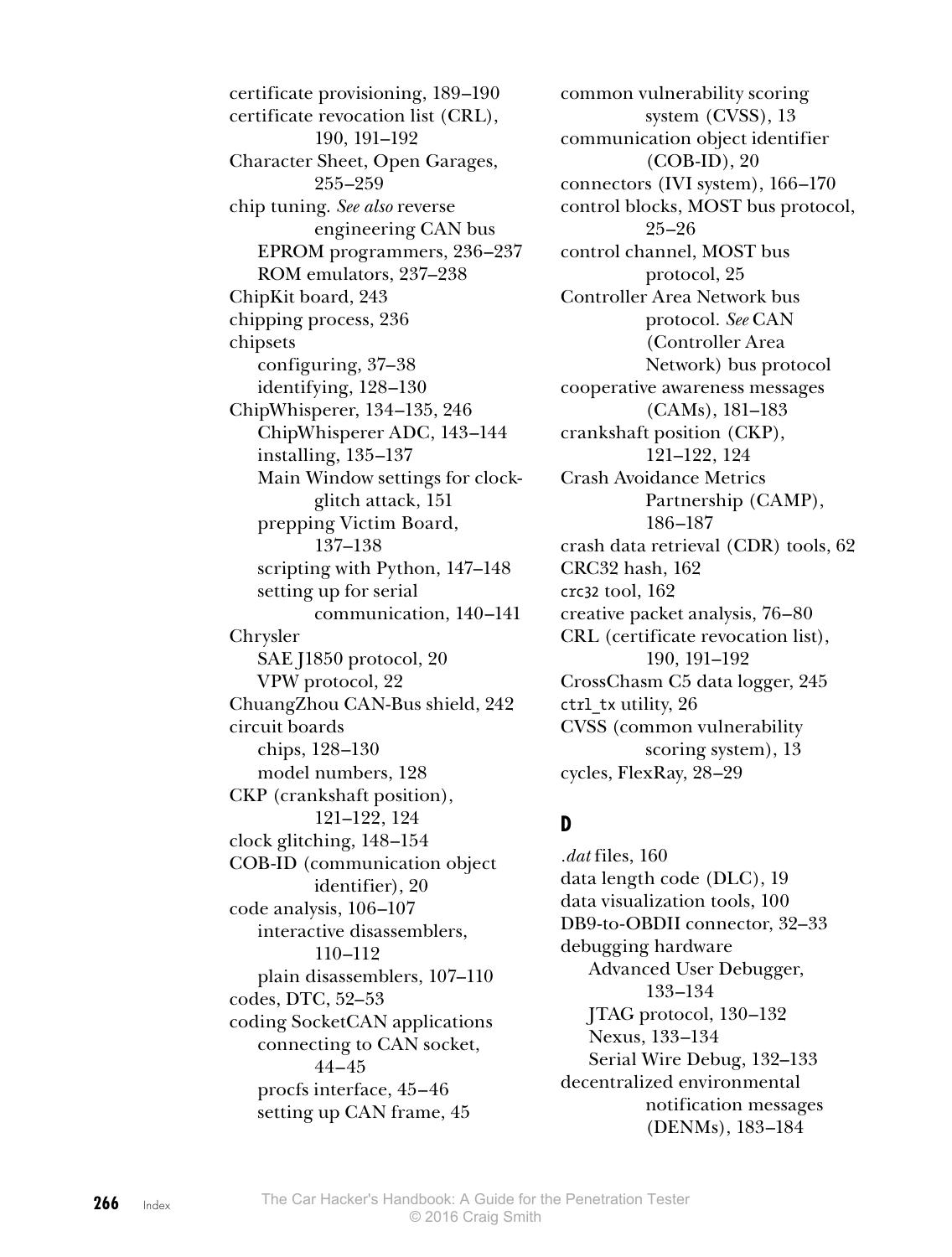dedicated short-range communication protocol. *See* DSRC (dedicated shortrange communication) protocol *definitions* (*def*) file, 239 DENMs (decentralized environmental notification messages), 183–184 Department of Defense (DoD) threat rating system, 13 detonation (autoignition), 235 device under test (DUT), 137–138 DFRobot CAN-Bus shield, 242 diagnostic link connector (DLC), 17, 51, 119. *See also* diagnostics and logging diagnostic trouble codes. *See* DTCs diagnostics and logging, 51–65 automated crash notification systems, 64 diagnostic trouble codes, 33, 52–54 event data recorder, 61–63 malicious intent, 64–65 Unified Diagnostic Services, 54–61 dictionary attacks, 218 differential signaling, 16 DIP (dual in-line package) chips, 236 disassemblers Dis51, 106 Dis66k, 106 interactive, 110–112 plain, 107–110 disassembling IVI unit, 168 DLC (data length code), 19 DLC (diagnostic link connector), 17, 51, 119. *See also* diagnostics and logging *.dll* files, 160 DoD (Department of Defense) threat rating system, 13

door-unlock control finding with can-utils package, 77–78 finding with Kayak, 76–77 DREAD rating system, 11–13 DSRC (dedicated short-range communication) protocol, 179–180 defined, 178 features and uses, 180–181 roadside systems, 181–184 tracking vehicles with, 186 WAVE standard, 184–186 DST-40 algorithm, 225–226 DST-80 algorithm, 226 DTCs (diagnostic trouble codes) codes, 52–53 erasing, 54 faults, 52 OBD-III standard and, 33 scan tools, 54 dual in-line package (DIP) chips, 236 dumping transponder memory, 218 DUT (device under test), 137–138 DVD checks (IVI system), 164–165 dynamic segment (FlexRay cycles), 28, 30

## **E**

ECU (engine/electronic control unit). *See also* ECU hacking; ECU test benches; embedded systems block diagrams, 118–119 finding, 116–117 pinouts, 118 TPMS connection, 8–9 tuning, 235–239 ECU hacking, 91–92 backdoor attacks, 95 code analysis, 106–112 exploits, 95–96 front door attacks, 92–95 reversing firmware, 96–105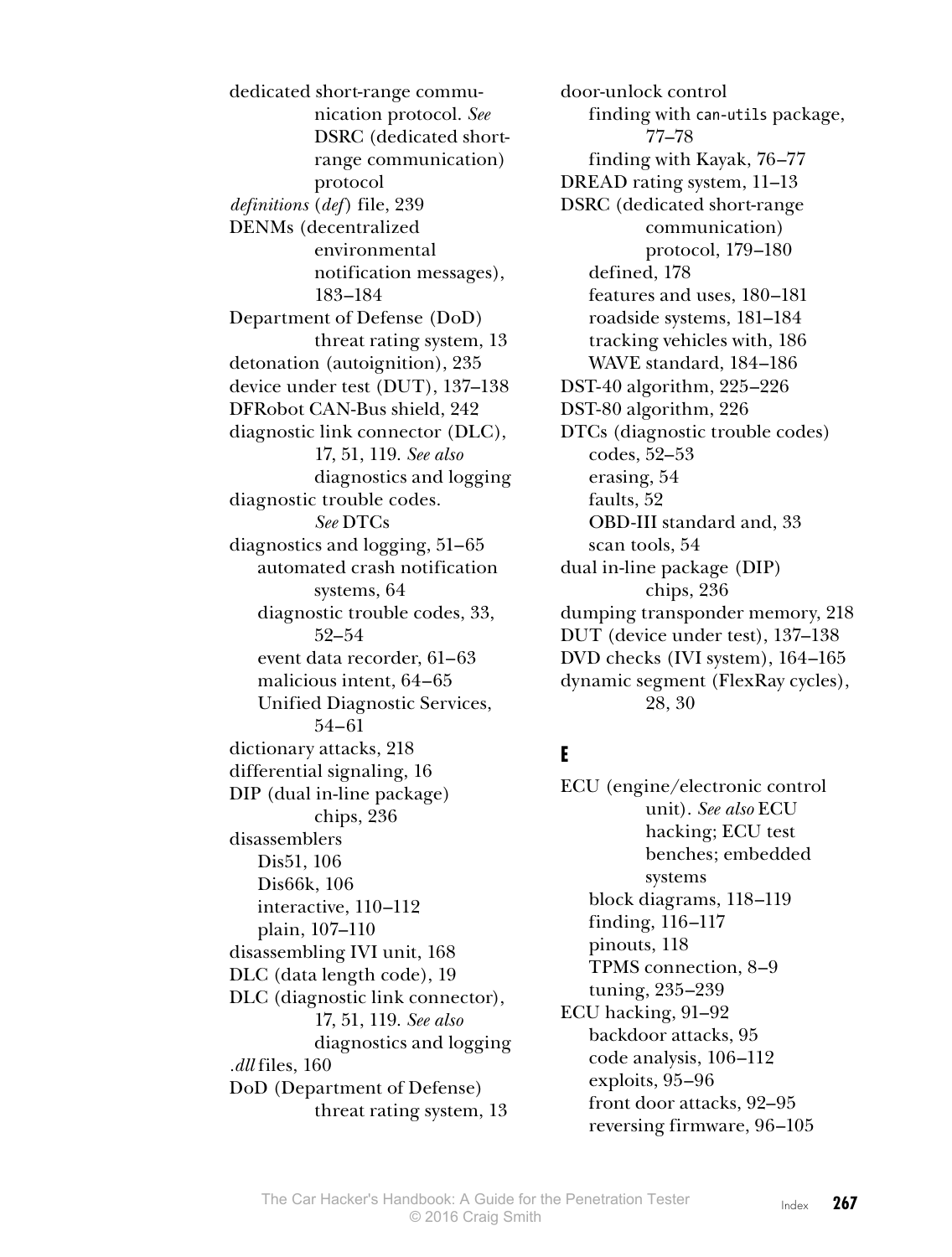ECU test benches, 115–126 hall effect sensors, 121–122 simulating sensor signals, 120–121 simulating vehicle speed, 123–126 ECU tuning, 235–236 chip tuning, 236–238 flash tuning, 238–239 EDR (event data recorder), 61–62 reading data from, 62 restraint control module, 63 SAE J1698 standard, 63 sensing and diagnostic module, 63 Ege, Barış, 222 electronic control unit. *See* ECU (engine/electronic control unit) electronic controllers, 91. *See also* ECU hacking ELLSI (Ethernet low-level socket interface), 158 ELM327 chipset, 54, 243–244 ELM-USB connector, 244 EM Micro Megamos algorithm, 221–223 EM4237 algorithm, 223 embedded systems, 127. *See also* wireless systems circuit boards, 128–130 debugging hardware, 130–134 fault injection, 148–156 power-analysis attacks, 138–148 side-channel analysis, 134–138 emissions, performance tuning and, 234–235 EMS PCMCIA card, 37 end-of-data (EOD), VPW protocol, 22 engine control unit. *See* ECU (engine/electronic control unit) EOD (end-of-data), VPW protocol, 22 epidemic distribution model, 191 EPROM programmers, 236–237

Ethernet, 30–31, 158 Ethernet low-level socket interface (ELLSI), 158 ETSI (European Telecommunications Standards Institute) cooperative awareness messages, 181–183 decentralized environmental notification messages, 183–184 Ettus Research, 210 European DSRC system, 180–181 European Telecommunications Standards Institute. *See* ETSI Evenchick, Eric, 242 event data recorder. *See* EDR (event data recorder) events event data recorder, 61–63 triggering with TPMS, 214–215 EVTV due board, 244–245 EVTV.me, 248 *.exe* files, 160 exploits, 95–96 responsible exploitation, 208 writing in C code, 194–202 extended packets, CAN bus protocol, 19

## **F**

fault injection clock glitching, 148–154 defined, 148 invasive, 156 power glitching, 156 setting trigger line, 154–155 faults, 52 field-programmable gate array (FPGA) board, 149, 225 file command, 160 fire-and-forget structure (CAN packets), 55 firmware, reversing, 96–105 flash tuning (flashing), 238–239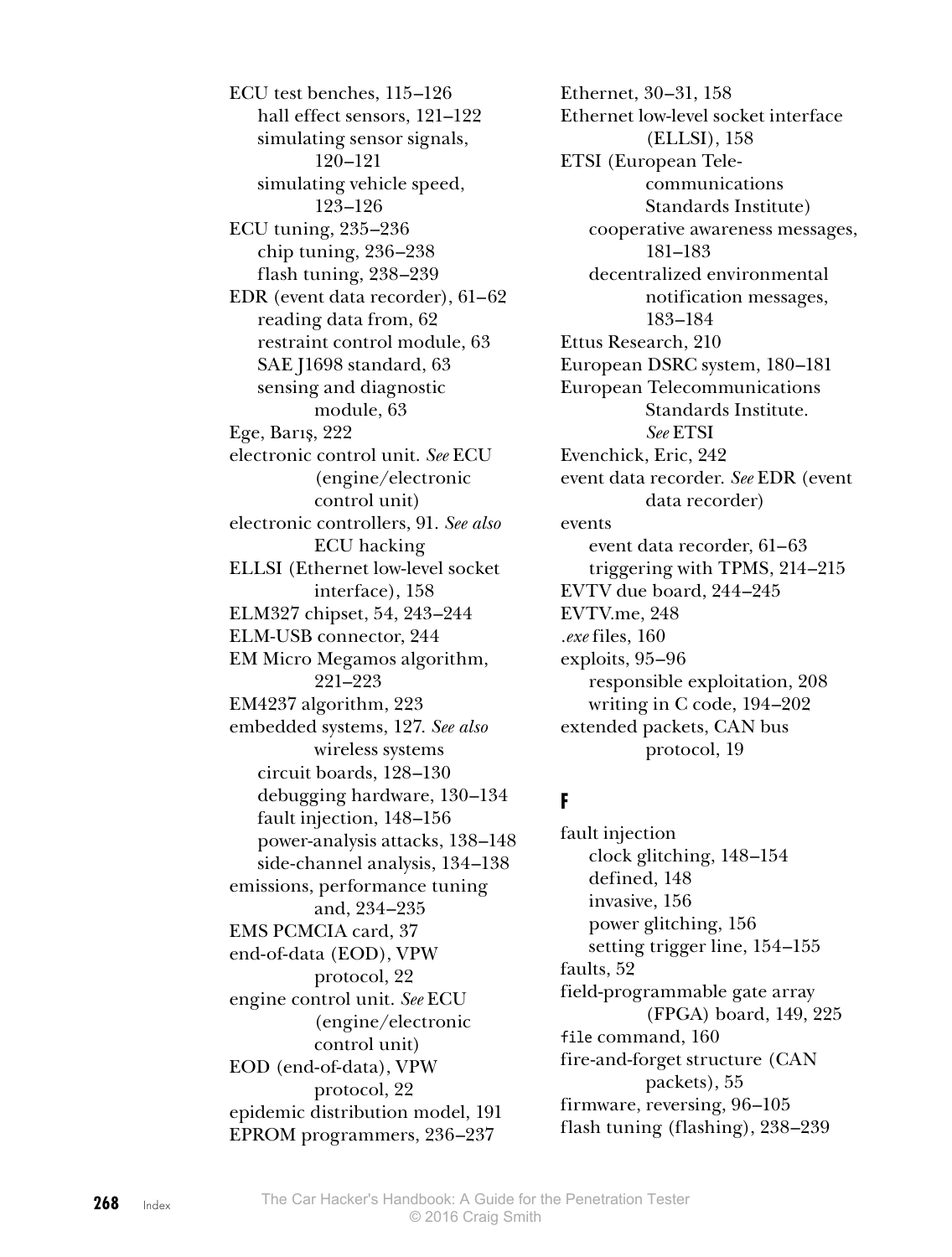FlexRay bus protocol, 27–30 cycles, 28–29 hardware, 27 network topology, 27 packet layout, 29–30 sniffing, 30 time division multiple access scheme, 27–28 Ford Motor Company MAF transfer graph, 98 OpenXC, 84–88 PWM protocol, 21 restraint control module, 63 forged packets, sending with TPMS, 215 forward-prediction attacks, 218 FPGA (field-programmable gate array) board, 149, 225 frame ID, FleyRay packet, 30 Freematics OBD-II Telematics Kit, 242 freeze frame data, 52 frequency-shift keying (FSK) modulation, 211 front door attacks J2534-1 standard, 92–93 KWP2000, 94 seed-key algorithms, 94–95 FSK (frequency-shift keying) modulation, 211 Future Technology Devices International, Ltd (FTDI), 39 fuzzing, 64, 88

## **G**

Garcia, Flavio D., 222, 225 General Motors GMLAN bus, 20 pinout, 31–32 SAE J1850 protocol, 20 sensing and diagnostic module, 63 VPW protocol, 22 Generalized Vehicle Reverse Engineering Tool (GVRET), 245

glitching clock, 148–154 defined, 148 invasive, 156 power, 156 setting trigger line, 154–155 GMLAN bus, 20 GNU binutils disassembler, 106 GNU Radio Companion (GRC), 210, 216 Go language, 248 Goodspeed, Travis, 244 GoodThopter board, 244 Gqrx SDR, 216 GRC (GNU Radio Companion), 210, 216 Great Scott Gadgets, 210, 245 GVRET (Generalized Vehicle Reverse Engineering Tool), 245

### **H**

HackRF One, 210 HackRF SDR, 245 Hall effect sensors, 121–122 hard (permanent) DTCs, 54 hard faults, 52 hardware Arduino shields, 242 attacking IVI system via, 166–170 CAN bus Y-splitter, 245 CAN232 dongle, 244 CANBus Triple board, 245 CANtact, 242–243 CANUSB dongle, 244 ChipKit board, 243 ChipWhisperer, 246 CrossChasm C5 data logger, 245 debugging, 130–134 ELM327 chipset, 243–244 ELM-USB connector, 244 EVTV due board, 244–245 FlexRay bus protocol, 27 Freematics OBD-II Telematics Kit, 242 GoodThopter board, 244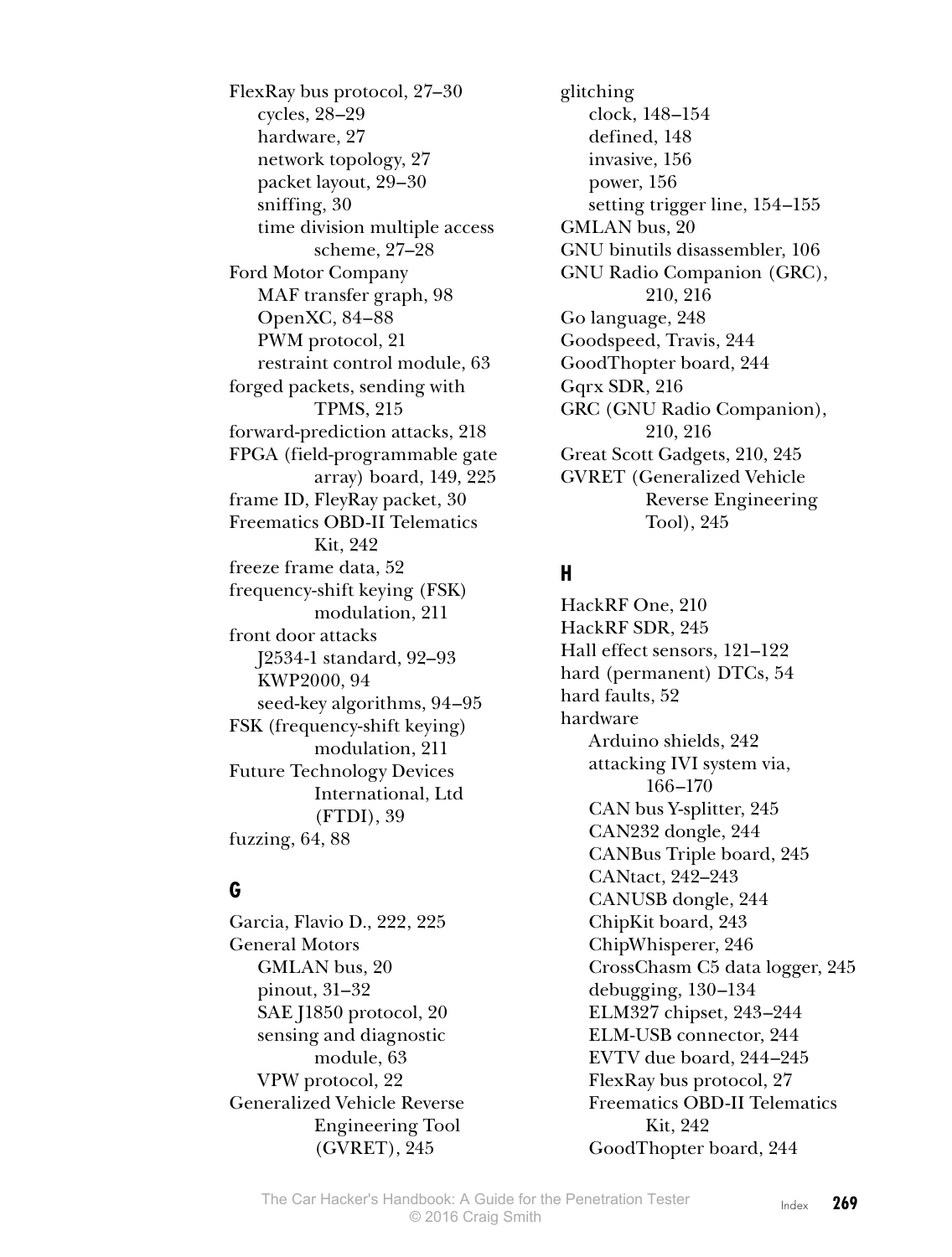hardware, *continued* HackRF SDR, 245 MegaSquirt, 239–240 Raspberry Pi, 243 Red Pitaya board, 246 USB2CAN converter, 244 USRP SDR, 246 VSCOM adapter, 244 hashing, 162–163 header bits (VPW protocol), 22 header CRC (FlexRay packet), 29, 30 hex editors, 100 high-speed CAN (HS-CAN) lines, 18, 32, 38 high-speed synchronous interface (HSI), 10, 13–14 Hitag 1 algorithm, 224 Hitag 2 algorithm, 224–225 Hitag AES algorithm, 225 Horauer, Martin, 30 hotwiring, 230 HS-CAN (high-speed CAN) lines, 18, 32, 38 HSI (high-speed synchronous interface), 10, 13–14 hybrid approach, V2V communication, 178

### **I**

ICSim (instrument cluster simulator) changing difficulty of, 84 reading CAN traffic on, 83 setting up, 81–83 IDA Pro disassembler, 106, 110 identifier extension (IDE), 19 idle segment (FlexRay cycles), 28 IEEE 802.1AS standard, 31 IFR (in-frame response) data, VPW protocol, 22 Immo Emulators, 228 immobilizer systems, 220–221 defined, 8 DST-40, 225–226 DST-80, 226 EM Micro Megamos, 221–223

EM4237, 223 Hitag 1, 224 Hitag 2, 224–225 Hitag AES, 225 Keeloq, 226–227 Open Source Immobilizer Protocol Stack, 227 physical attacks on, 228–230 infotainment console, 5–6, 9. *See also* IVI system in-frame response (IFR) data, VPW protocol, 22 instrument cluster simulator. *See* ICSim intelligent transportation system, 177 interactive disassemblers, 110–112 interactive probing method, for determining vehicle make, 203–204 internal network controls (IVI systems), 158 Intrepid Control Systems, 252 invasive fault injection, 156 in-vehicle infotainment system. *See* IVI (in-vehicle infotainment) system IPv4 passive fingerprinting, 205 IPv6 protocol, 185 ISO 15765-2 (ISO-TP) protocol, 19–20, 55 ISO 26262 ASIL rating system, 11, 13 ISO 9141-2 (K-Line) bus protocol, 23 ISO-TP (ISO 15765-2) protocol, 19–20, 55 isotpdump tool (can-utils package), 42 isotprecv utility (can-utils package), 42 isotpsend command (can-utils package), 42 isotpserver tool (can-utils package), 42 isotpsniffer (can-utils package), 42 isotptun utility (can-utils package), 42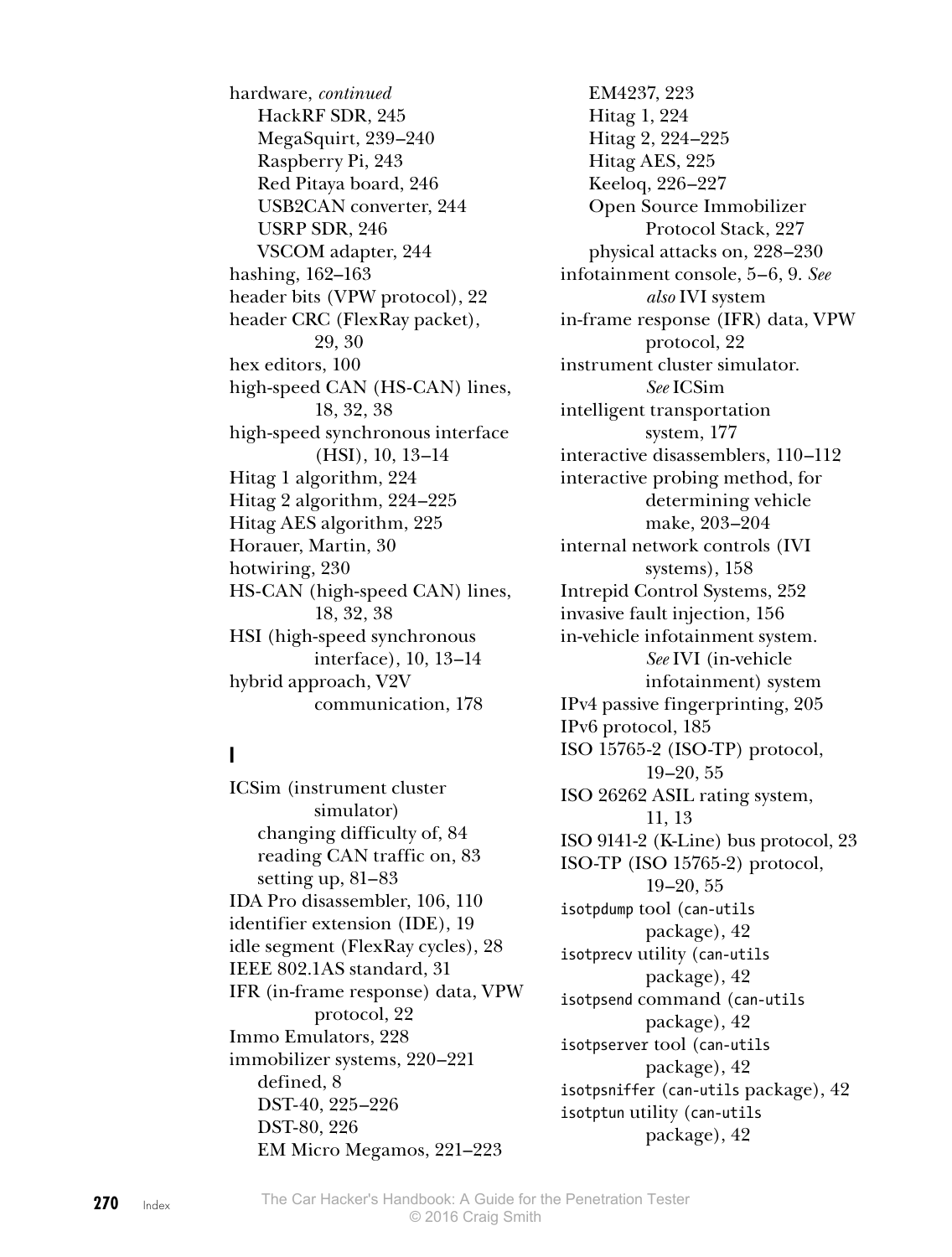IVI (in-vehicle infotainment) system, 157–158 acquiring OEM system for testing, 174–175 attack surfaces, 158 attacking hardware, 166–170 attacking through update system, 158–165 test benches, 170–174

## **J**

J2534-1 standard, 92 shims, 93 sniffers and, 93 tools, 93 jamming signal, key fobs, 216–217 JSON format, 86 JTAG protocol debugging with, 131–132 defined, 130 JTAGulator, 131 JTAGulator, 131

#### **K**

Kamkar, Samy, 217 Kayak, 248 finding arbitration IDs, 79–80 finding door-unlock control, 76–77 recording and playing back packets, 73–75 socketcand and, 46–49 Keeloq algorithm, 226–227 kernel device manager (udev), 11 key fobs, 215–216 amplified relay attack, 220 brute-forcing key code, 217 dictionary attacks, 218 dumping transponder memory, 218 forward-prediction attacks, 218 jamming signal, 216–217 passive keyless entry and start systems, 219–220 pulling response codes, 217 reversing CAN bus, 218–219

transponder duplication machines, 219 vulnerabilities, 8 keyslot-only state (FlexRay cycles), 29 Keyword Protocol 2000 (KWP2000) bus protocol, 22–23, 94 Kidder, Collin, 248 K-Line (ISO 9141-2) bus protocol, 23 Komodo CAN bus sniffer, 251–252 Kvaser Driver, 11 KWP2000 (Keyword Protocol 2000) bus protocol, 22–23, 94

## **L**

LA (linkage authority), 192 LAWICEL AB, 244 LAWICEL protocol, 242, 244 Level 0 (bird's eye view) threats, 3, 6–7 Level 1 (receivers) threats, 4, 7–10 Level 2 (receiver breakdown) threats, 5–6, 10–11 LF (low-frequency) RFID chip, 219 library procedures, 97 LIN (Local Interconnect Network) bus protocol, 24 linkage authority (LA), 192 Linux. *See also* SocketCAN Automotive Grade Linux system, 173–174 ELM327 chipset and, 243–244 FlexRay network and, 30 GENIVI system and, 170–173 hashing tools, 162 ICSim, 81–84 infotainment systems, 5–6 installing ChipWhisperer software, 135–137 most4linux project, 26–27 Raspberry Pi, 243 tools, 162, 247 LNA (low-noise amplifier), 213 Local Interconnect Network (LIN) bus protocol, 24 location obscurer proxy (LOP), 190 log2asc tool (can-utils package), 42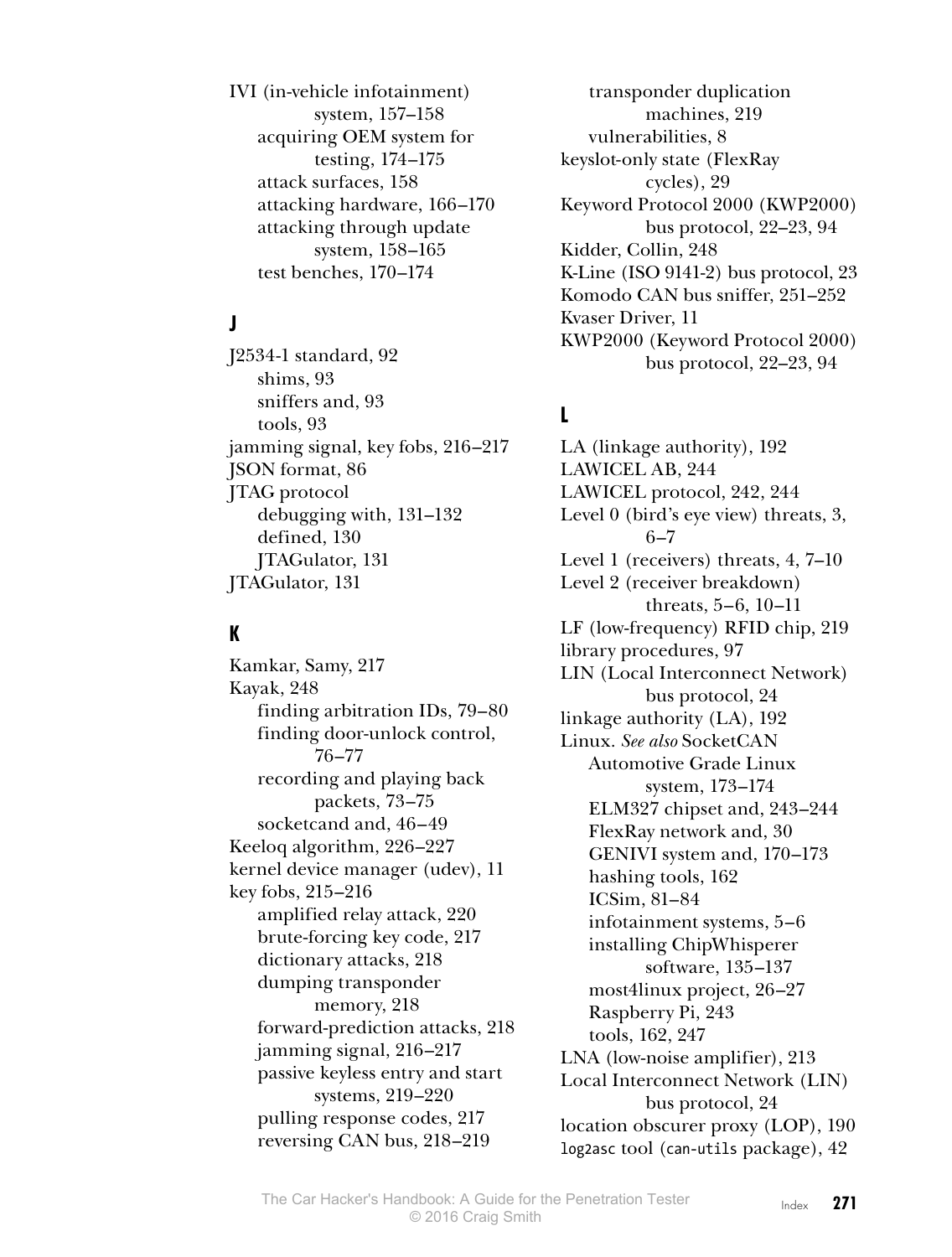log2long command (can-utils package), 42 long-term certificate (LTC), 188 LOP (location obscurer proxy), 190 low-frequency (LF) RFID chip, 219 low-noise amplifier (LNA), 213 low-number-of-coldstarters state (FlexRay cycles), 29 low-speed CAN (LS-CAN) lines, 18, 32, 38 LTC (long-term certificate), 188

#### **M**

MA (misbehavior authority), 192 macroticks, 28 MAF (mass air flow) sensor, 97 malfunction indicator lamp (MIL), 51, 52 malicious intent, 64–65 Manchester encoding, 214 mass air flow (MAF) sensor, 97 MCU (microcontroller unit), 101, 120 MD5 hash, 162 md5sum tool, 162 Media Oriented Systems Transport bus protocol. *See* MOST (Media Oriented Systems Transport) bus protocol Megamos cryptographic system, 221–222 MegaSquirt hardware, 239–240 Meier, Jan-Niklas, 41, 46 memory chips, 95 Metasploit, 193–194, 200–202 microcontroller unit (MCU), 101, 120 mid-speed CAN (MS-CAN) lines, 18 MIL (malfunction indicator lamp), 51, 52 MIL-STD-882E rating system, 11, 13 misbehavior authority (MA), 192 misbehavior reports, V2V communication, 192

Moates ROM adapter board, 237 model numbers, circuit boards, 128 modes, diagnostic code, 57–60, 253–254 MOST (Media Oriented Systems Transport) bus protocol, 24–25 control blocks, 25–26 hacking, 26–27 network layers, 25 most4linux driver, 26–27 most aplay utility, 26 MS-CAN (mid-speed CAN) lines, 18 MultiTarget Victim Board ChipWhisperer, 135 set for glitching, 149 Murphy, Austin, 246

## **N**

NAD (node address for diagnostics), 24 National Highway Traffic Safety Administration (NHTSA), 62 NavTeq infotainment unit, 159 NeoIV devices, 252 network layers, MOST bus protocol, 25 network sniffers. *See* sniffers NewAE Technologies, 245 Nexus interface, 133–134 NHTSA (National Highway Traffic Safety Administration), 62 Nissan MAF VQ graph, 98 plain dissassembly of 1990 300ZX Twin Turbo ROM, 107–110 NLFSR (nonlinear feedback shift register), 226 node address for diagnostics (NAD), 24 nonlinear feedback shift register (NLFSR), 226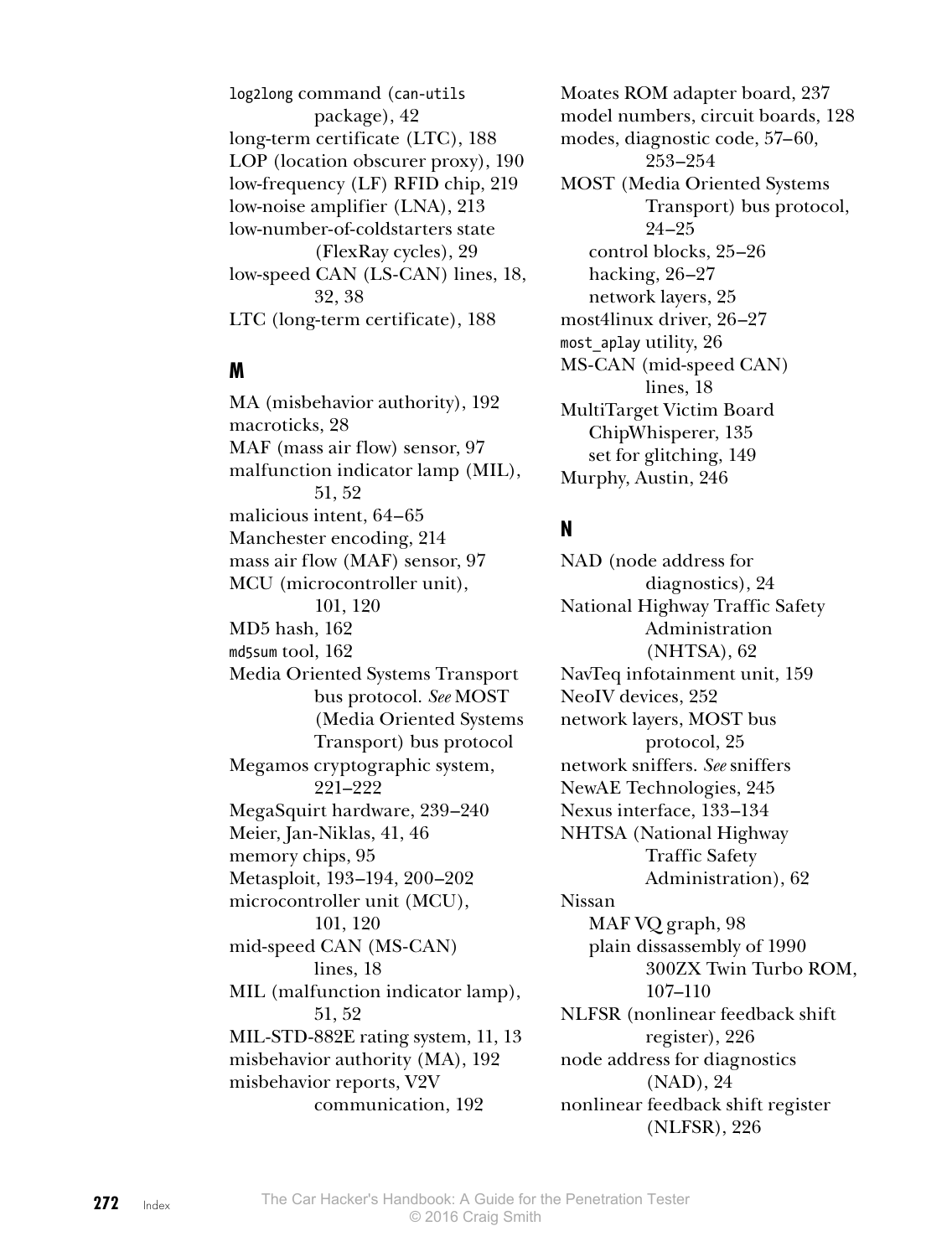no-operation instructions (NOPs), 164 NULL values, removing from code, 199–200

#### **O**

O2OO data logger, 249 OBD2 ScanTool, 246 OBD-II connector, 17, 51, 119. *See also* diagnostics and logging OBD-III bus protocol, 33–34 OBDTester.com, 244 Octane CAN bus sniffer, 250 OEM (original equipment manufacturer) front door attacks, 92 testing IVI system, 174–175 OLS300 emulator, 238 on-off keying (OOK), 211 Open Garages, 81, 205, 241, 248, 255–259 Open Source development site, 35 Open Source Immobilizer Protocol Stack, 227 Open Systems Interconnection (OSI) model, 25 OpenXC, 84–85 hacking, 87–88 translating CAN bus messages, 85–86 writing to CAN bus, 86 optical glitches, 132 original equipment manufacturer. *See* OEM (original equipment manufacturer) OSI (Open Systems Interconnection) model, 25 Ostrich2 emulator, 237

#### **P**

parameter IDs (PIDs), 57–60, 254 passband, RFID receiver, 216 passive CAN bus fingerprinting, 204–207

passive keyless entry and start (PKES) systems, 219–220 passwords monitoring power usage when entering, 145–147 setting custom password, 141–143 payload length, FlexRay packet, 30 payloads, 193–194, 200–202. *See also* weaponizing CAN findings PC (pseudonym certificate), 189 PCA (Pseudonym Certificate Authority), 190 PCM (powertrain control module), 33, 51 PEAK-System PCAN-USB adapter, 38 performance tuning, 233–234 ECU tuning, 235–239 stand-alone engine management, 239–240 trade-offs, 234–235 permanent (hard) DTCs, 54 PF CAN protocol family, 36 PICAN CAN-Bus board, 243 PIDs (parameter IDs), 57–60, 254 PKES (passive keyless entry and start) systems, 219–220 PKI (public key infrastructure) systems, 188 anonymous certificates, 189 certificate provisioning, 189–190 certificate revocation list, 191–192 misbehavior reports, 192 vehicle certificates, 188–189 plain disassemblers, 107–110 plastic optical fiber (POF), 24–25 plug-ins (IVI system), 163 PoC (proof-of-concept) broadcast manager server, 41 POF (plastic optical fiber), 24–25 potentiometers, 120 power glitching, 156 power-analysis attacks, 138–148, 227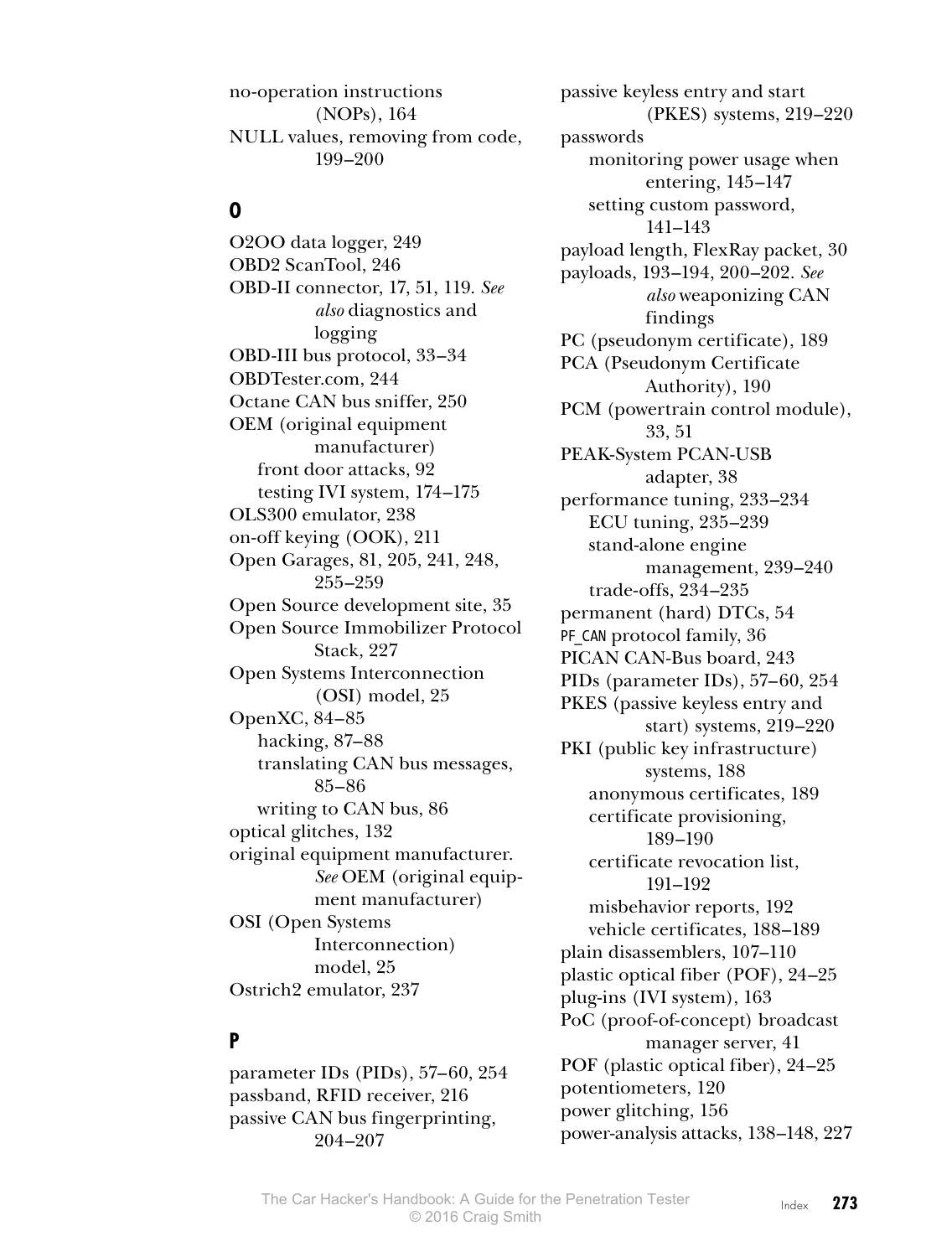powertrain control module (PCM), 33, 51 PRF (pseudorandom function), 220 PRNG (pseudorandom number generator), 218, 220 procfs interface, 45–46 proof-of-concept (PoC) broadcast manager server, 41 pseudonym certificate (PC), 189 Pseudonym Certificate Authority (PCA), 190 pseudorandom function (PRF), 220 pseudorandom number generator (PRNG), 218, 220 public key infrastructure systems. See PKI (public key infrastructure) systems pulse width modulation (PWM) protocol, 21 PyOBD module, 246–247 Python CaringCaribou, 58–60, 249 scripting ChipWhisperer with, 147–148

## **Q**

QoS (quality of service), 31 quadlets, 26

### **R**

RA (Registration Authority), 189 radare2 disassembler, 163 radio-frequency identification (RFID), 215 randomize option, ICSim, 84 ransomware, 7 Raspberry Pi, 243 rating systems, threat CVSS system, 13 DREAD system, 11–13 RCM (restraint control module), 63 ReadDataByID command, 61 receiver breakdown (Level 2) threats, 5–6, 10–11 receivers (Level 1) threats, 4, 7–10

Red Pitaya board, 246 Registration Authority (RA), 189 relay attacks, PKES systems, 219–220 remote transmission request (RTR), 19 Renesas automotive chipset, 133 response codes, pulling, 217 restraint control module (RCM), 63 reverse engineering CAN bus candump tool, 70 creative packet analysis, 76–80 fuzzing, 88 grouping streamed data, 70–73 instrument cluster simulator, 81–84 key fobs, 218–219 locating CAN network, 67–68 with OpenXC, 84–88 recording and playing back packets, 73–75 troubleshooting, 89 Wireshark, 69 reversing firmware comparing bytes, 101–103 identifying tables, 97–101 library procedures, 97 microcontroller unit, 101 ROM data, 103–105 self-diagnostic system, 96–97 WinOLS, 103–105 RFID (radio-frequency identification), 215 RoadRunner emulator, 238 roadside DSRC systems cooperative awareness messages, 181–183 decentralized environmental notification messages, 183–184 ROM data, 103–105 ROM emulators, 237–238 RomRaider, 238–239, 251 RTR (remote transmission request), 19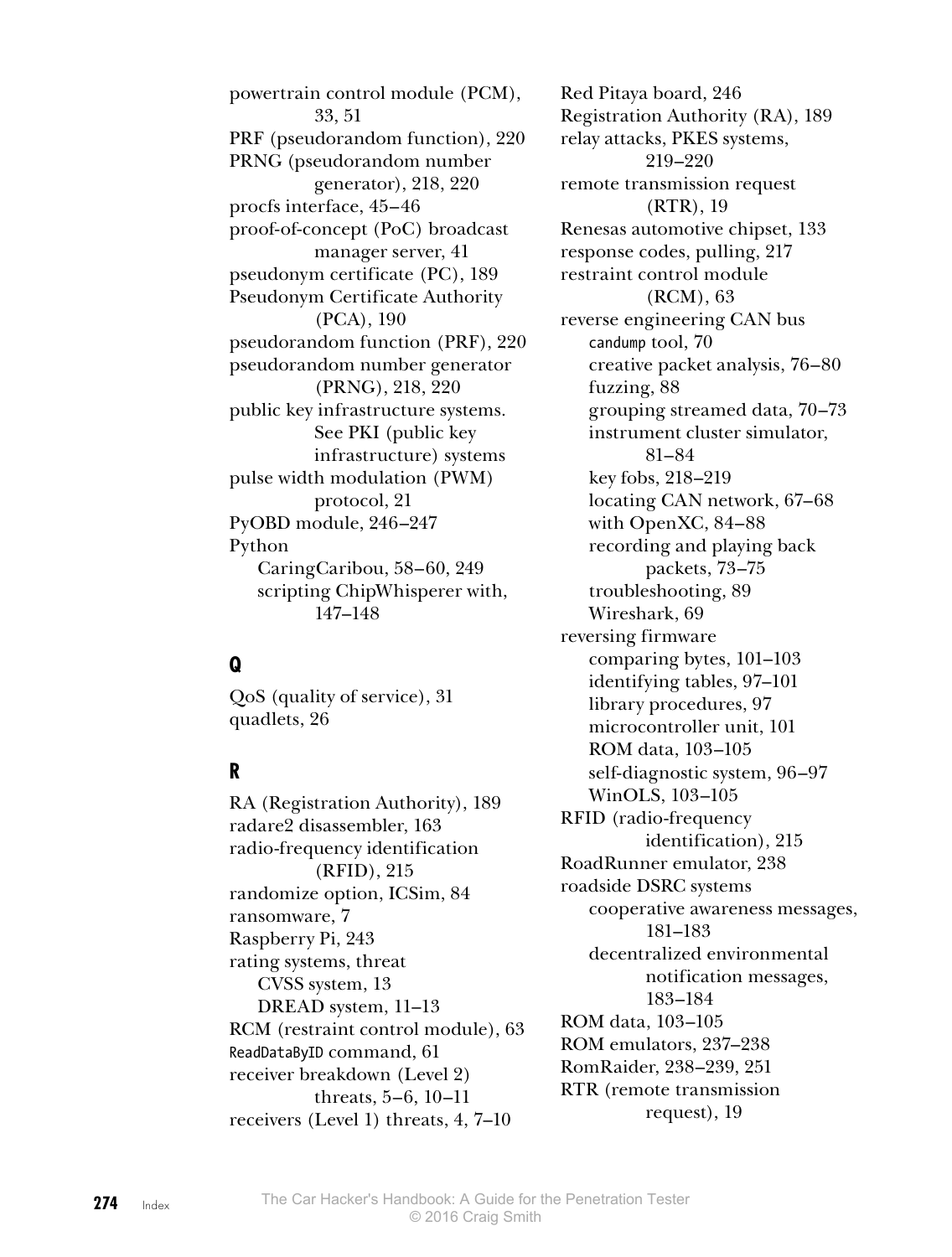### **S**

SAE J1850 bus protocol, 20–21 event data recorder, 63 pulse width modulation, 21 variable pulse width, 22 SavvyCAN, 248–249 SCMS (Security Credentials Management System), 188 Scope Tab settings, ChipWhisperer ADC, 143–144 SDK (software development kit), 164 SDM (sensing and diagnostic module), 63 SDR (software-defined radio), 210 Gqrx, 216 HackRF, 245 signal modulation, 210–211 tracking vehicles with, 186 security through obscurity, 220 Security Credentials Management System (SCMS), 188 SecurityAccess command, 61 seed-key algorithms, 94–95 SeeedStudio SLD01105P CAN-Bus shield, 242 self-diagnostic system, 96–97 sensing and diagnostic module (SDM), 63 sensor signals, simulating, 120–121 SensorID, TPMS packet, 213–214 serial CAN devices, 39–40 Serial Wire Debug (SWD), 132–133 SHA-1 hash, 162 sha1sum tool, 162 shellcode, 194 shims, J2534-1 standard, 93 signal generators, 126 signal modulation, SDR, 210 amplitude-shift keying, 210–211 frequency-shift keying, 211 simulating sensor signals, 120–121 vehicle speed, 123–126 slcan\_attach tool (can-utils package), 42

slcand daemon (can-utils package), 39–40, 42 slcanpty tool (can-utils package), 42 sniffers cansniffer, 42 FlexRay bus protocol, 30 fuzzing and, 88 isotpsniffer, 42 J2534-1 standard and, 93 Komodo CAN bus, 251–252 Octane CAN bus, 250 WAVE packets and, 179 SocketCAN, 35–36, 247 can-utils, 36–44 coding applications, 44–46 Kayak, 46–49 socketcand daemon, 46 socketcand daemon, 46 soft faults, 52 software. *See also names of specific software* AVRDUDESS GUI, 251 CAN of Fingers, 205–207, 250 CANiBUS server, 248 CaringCaribou, 58–60, 249 Kayak, 248 Komodo CAN bus sniffer, 251–252 Linux tools, 247 O2OO data logger, 249 Octane CAN bus sniffer, 250 PyOBD module, 246–247 RomRaider, 251 SavvyCAN, 248–249 UDSim ECU simulator, 250 Vehicle Spy, 252 Wireshark, 246 software development kit (SDK), 164 software-defined radio. *See* SDR (software-defined radio) SparkFun SFE CAN-Bus shield, 242 splash screen, modifying, 161 spoofing packets, 30 SRR (substitute remote request), 19 stand-alone engine management, 239–240 standard packets, 18–19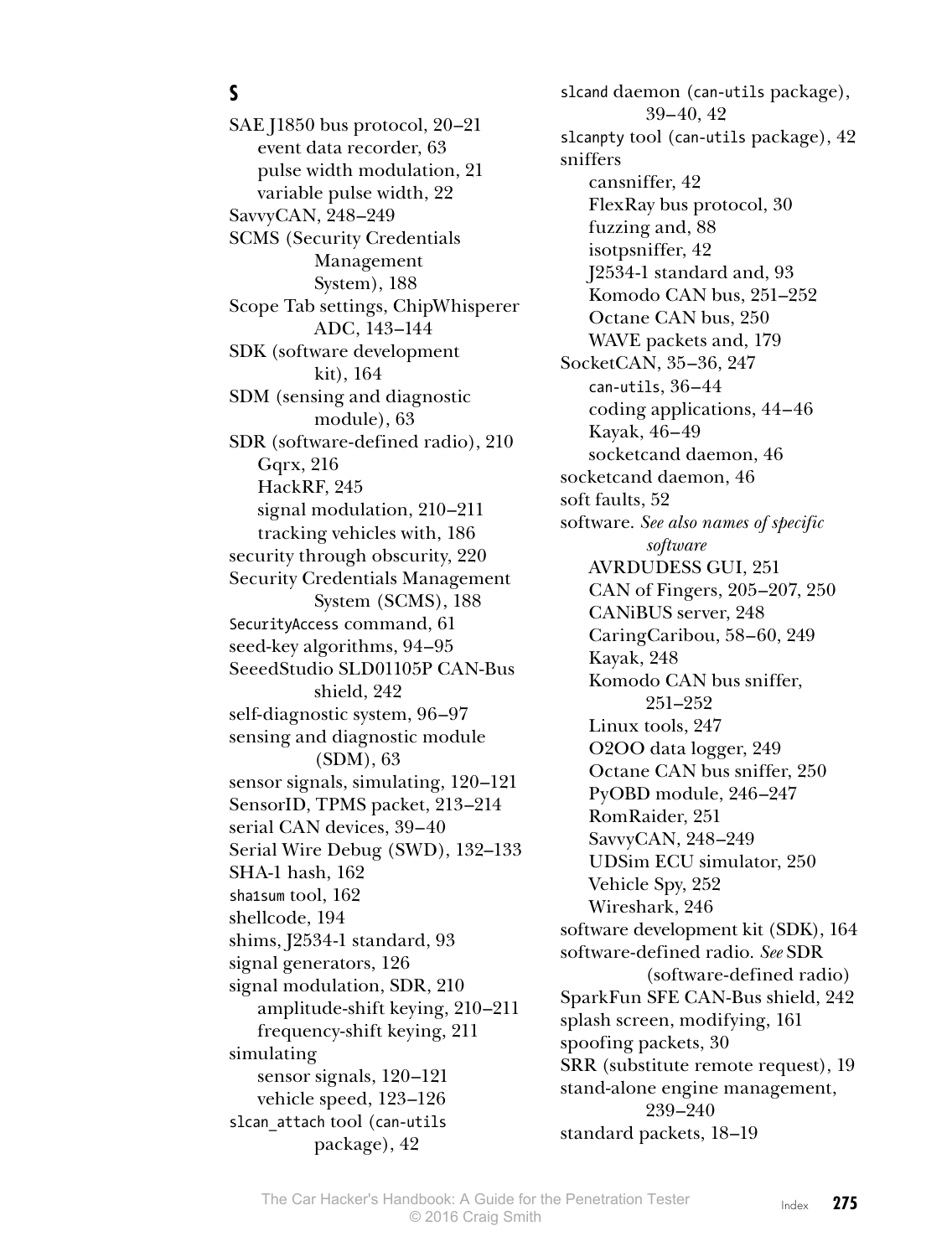static segment (FlexRay cycles), 28, 30 status bits (FlexRay packet), 29 Steininger, Andreas, 30 ST-Link, 132–133 STM32F4 chips, 132 STM32F407Vx chips, 129 Subaru, 238, 251 substitute remote request (SRR), 19 SWD (Serial Wire Debug), 132–133 symbol window segment (FlexRay cycles), 28, 29 SYNC field, LIN protocol, 24 synchronous channel, MOST bus protocol, 25 sync\_rx utility, 27 sync tx utility, 27 system updates, attacking IVI system via, 158–165

### **T**

tables, identifying, 97–101 tachometers, 77–79 Tactrix OpenPort 2.0, 238 TCM (transmission control module), 91. *See also* ECU hacking TCU (transmission control unit), 91. *See also* ECU hacking TDMA (time division multiple access) scheme, 27–28 test benches (IVI system) Automotive Grade Linux, 173–174 GENIVI Meta-IVI, 170–173 threat modeling, 1 attack surfaces, 2 handling results, 13–14 Level 0 (bird's eye view), 3, 6–7 Level 1 (receivers), 4, 7–10 Level 2 (receiver breakdown), 5–6, 10–11 rating systems, 11–13 threat identification, 6–11

time division multiple access (TDMA) scheme, 27–28 time-dependent signaling, 22 TinySafeBoot, 139 tire pressure monitor sensor. *See* TPMS (tire pressure monitor sensor) tools. *See also names of specific tools* hardware, 241–246 software, 246–252 TPMS (tire pressure monitor sensor) , 211–212 activating signal, 214 eavesdropping on, 212–213 exploiting connection, 8–9 packets, 213–214 sending forged packets, 215 tracking vehicles with, 214 triggering event with, 214–215 tracking vehicles with DSRC protocol, 186 with TPMS, 214 trade-offs, performance tuning, 234–235 transmission control module (TCM), 91. *See also* ECU hacking transmission control unit (TCU), 91. *See also* ECU hacking transponder duplication machines, 219 transponders, 33–34, 218. *See also* key fobs TREAD (Transportation Recall Enhancement, Accountability, and Documentation) Act of 2000, 212 trigger wheel, 122 troubleshooting, 89. *See also* diagnostics and logging TunerStudio tool, 240 tuning, 233–234 ECU tuning, 235–239 stand-alone engine management, 239–240 trade-offs, 234–235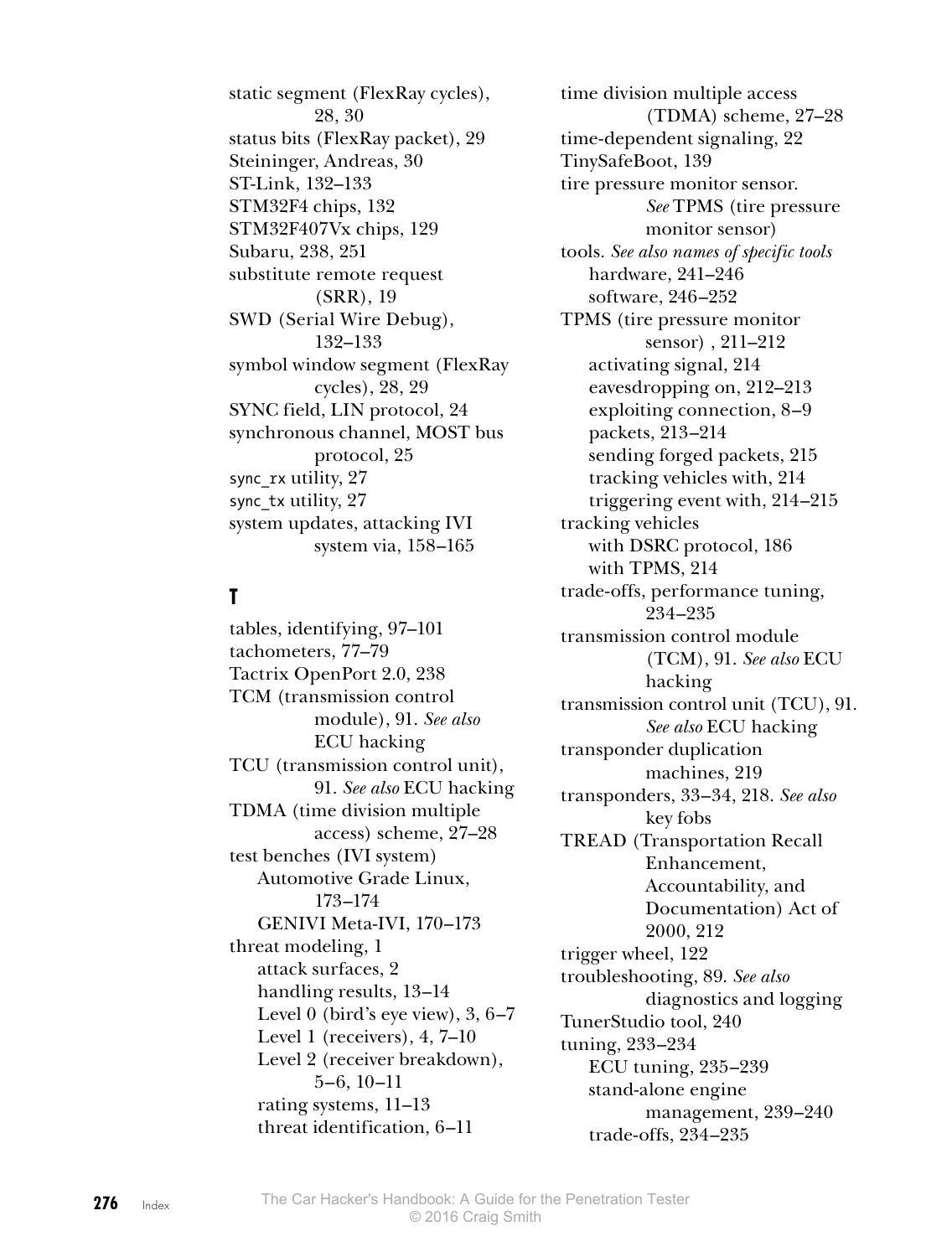## **U**

UART protocol, 23 udev (kernel device manager), 11 UDS (Unified Diagnostic Services), 54–55 error responses, 55–57 keeping vehicle in diagnostic state, 60–61 modes and PIDS, 57–60 sending data, 55–57 UDSim ECU simulator, 250 ultra-high-frequency (UHF) signal, 219 Unified Diagnostic Services. *See* UDS (Unified Diagnostic Services) Universal Software Radio Peripheral (USRP), 210 Unknown symbol messages, 44 unshielded twisted-pair (UTP) cables, 25 update system, attacking IVI system via, 158–165 USB port connection, 9 USB2CAN converter, 244 USRP (Universal Software Radio Peripheral), 210 USRP SDR, 246 UTP (unshielded twisted-pair) cables, 25

### **V**

V2I (vehicle-to-infrastructure) communication, 177 V2V (vehicle-to-vehicle) communication, 177–179 acronyms, 179 DRSC protocol, 179–186 PKI systems, 188–192 security, 186–187 ValueCAN devices, 252 variable pulse width (VPW) protocol, 22 vcan module, 40–41 VDS (Vehicle Descriptor Section), 203

vehicle certificates, 188–189 Vehicle Descriptor Section (VDS), 203 vehicle identification number. *See* VIN vehicle interface (VI), 85 vehicle make, determining, 202 interactive probing method, 203–204 passive CAN bus fingerprinting, 204–207 Vehicle Safety Consortium (VSC3), 186–187 vehicle speed, simulating, 123–126 Vehicle Spy, 252 vehicle-to-infrastructure (V2I) communication, 177 vehicle-to-vehicle communication. *See* V2V (vehicle-tovehicle) communication Verdult, Roel, 222, 225 VI (vehicle interface), 85 Victim Board, 137–138 VIN (vehicle identification number) decoding, 203–204 OBD-III standard and, 33 querying, 203 virtual CAN network, 40–41 VoIP (voice over IP), 31 Volkswagen Group Research, 36 VPW (variable pulse width) protocol, 22 VQ tables, 98 VSC3 (Vehicle Safety Consortium), 186–187 VSCOM adapter, 244

## **W**

WAVE (wireless access for vehicle environments) standard, 184–186 WAVE management entity (WME), 185 WAVE service announcement (WSA) packet, 185 WAVE short-message protocol (WSMP), 179, 185